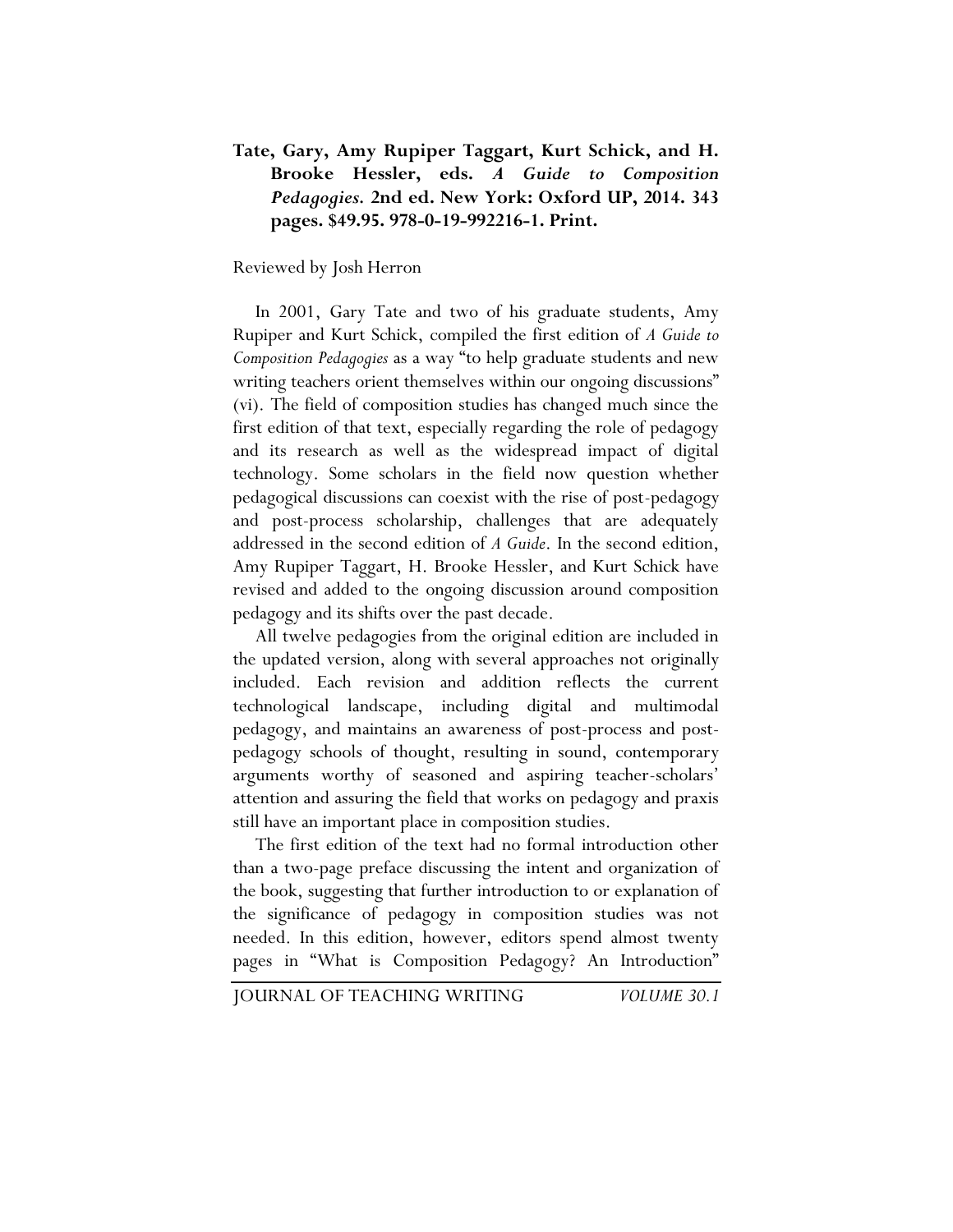discussing shifts in pedagogical perspectives as reflected in this work. In this piece, the authors defend well the role of pedagogy past and present as well as acknowledge the plurality of pedagogies and the role of pedagogy as a heuristic to create new practice and new theory (8-9). They even acknowledge the "dark side of pedagogy," "ways in which pedagogy is defined and even co-opted by institutions, or at the very least ways in which there are unintended consequences of pedagogy put into practice" (10). By recognizing not only the problems of ingrained pedagogies but also the potential of pedagogy and praxis, the editors introduce the balanced yet polemical tone that is present throughout this guide to writing instruction.

In the table of contents, readers may note the use of alphabetical organization of pedagogies in this newest edition of *A Guide*, which did not exist for the structure of the first edition. In fact, readers can observe much of the state of composition studies in the year 2001 from the organization of the first edition: "Process Pedagogy" was the first entry and "Technology and the Teaching of Writing" was the last of the twelve essays. The penultimate essay was "On the Academic Margins: Basic Writing Pedagogy." Although the preface to the first edition acknowledges that the organization was considerably arbitrary, it did mention that the influence of certain pedagogies in the field and pieces that paired well were elements of the organizing principle. The updated table of contents reflects a more pluralistic pedagogical mindset in which no specific pedagogy is prioritized and organizing by level of influence is avoided.

As mentioned above, the influential "Process Pedagogy" by Lad Tobin was the opening piece in the first edition of *A Guide*. The editors stated in that first edition, "We chose to begin with process pedagogy because the turn to process represented for many teachers a defining moment in the discipline—and in their lives as teachers" (vii). In "Process Pedagogy," Tobin introduces the approach as fairly new when he began teaching but around long enough to have a history and set of assumptions that he was able to cover in the article. Tobin even references the post-

116 JOURNAL OF TEACHING WRITING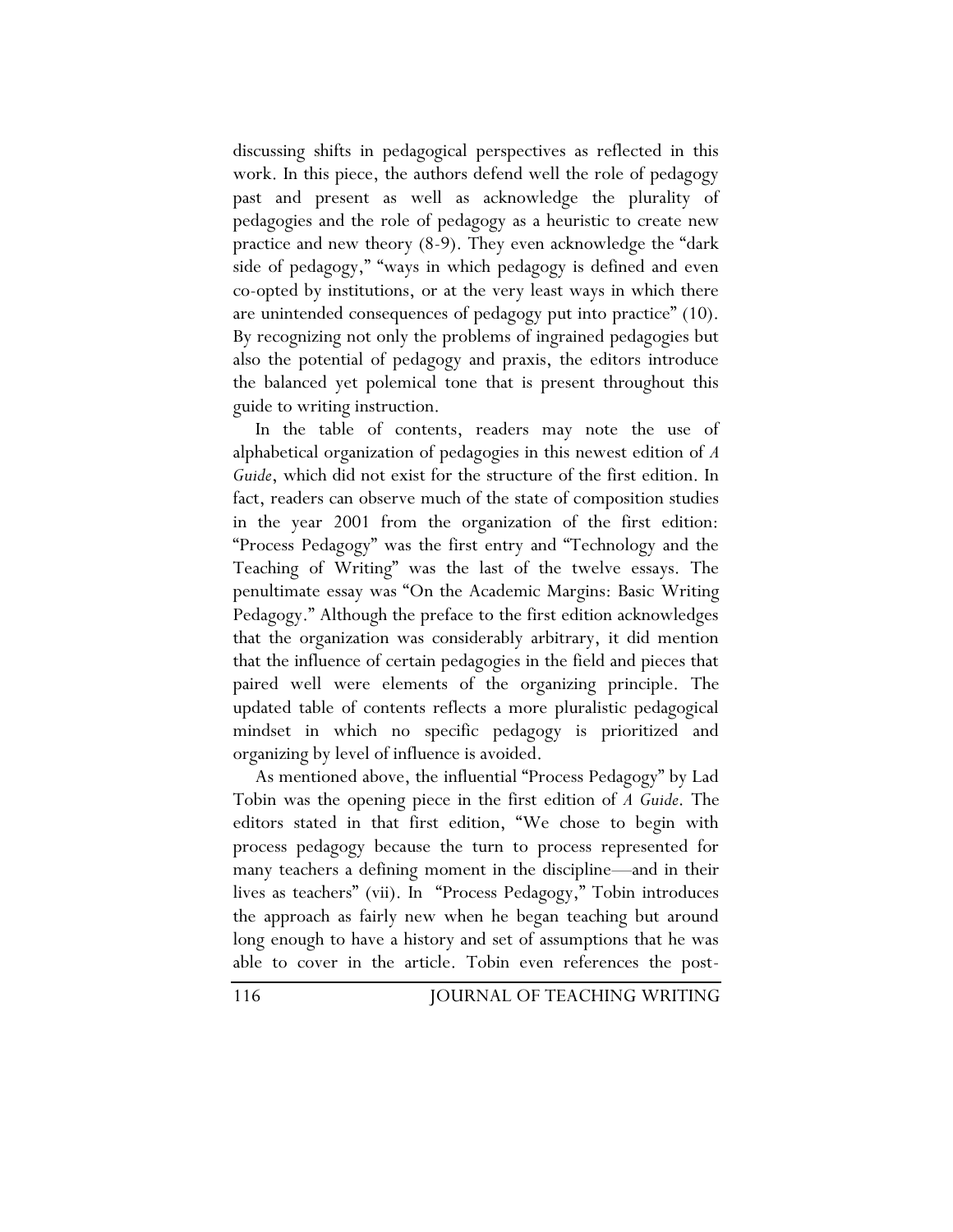process movement but suggests the critiques he heard were a "too-easy dismissal of process' contributions" (14).

Given the prominence of the process pedagogy essay in the first edition and that post-process has not gone away during the past decade, the new essay on process pedagogy, "Process Pedagogy and Its Legacy" by Chris Anson is a particularly important piece to examine. Further, most essays in this second edition have process writing as their foundation and its guidelines are fairly familiar to all writing instructors now, so the purpose for "Process Pedagogy and Its Legacy" is different from Tobin's piece on process pedagogy that appeared in the first edition. Anson balances the tension of the legacy and defining shift wrought by process writing pedagogy with the research from the post-process movement.

While Anson makes a strong case for the benefits of process writing pedagogy, he also acknowledges its limitations. In one section of the essay, "Push-Back: Post-Process," he suggests that a writing about writing approach could reconcile process and postprocess theories (223-5). While Anson's piece may not placate all post-pedagogical and post-process scholars, his historical review of process pedagogy, its future, and his concessions present an evenhanded review that will be informative and useful for most writing instructors and scholars in the field.

The new edition of *A Guide*, almost one hundred pages longer altogether, includes five new essays, among them Amy J. Devitt's "Genre Pedagogies" and Christine Farris' "Literature and Composition Pedagogy," which raise important issues that have been around in the field for quite some time, especially the debate concerning use of literature in the composition classroom that has spurred numerous graduate classroom and listserv conversations. First, Devitt's "Genre Pedagogies" acknowledges the wide array of genres in the composition classroom, "whether literary or academic, digital or hybrid, personal or public" (146). Genre studies have become important to many researchers in composition studies, and this essay introduces ways of using three approaches—particular genres, genre awareness, and genre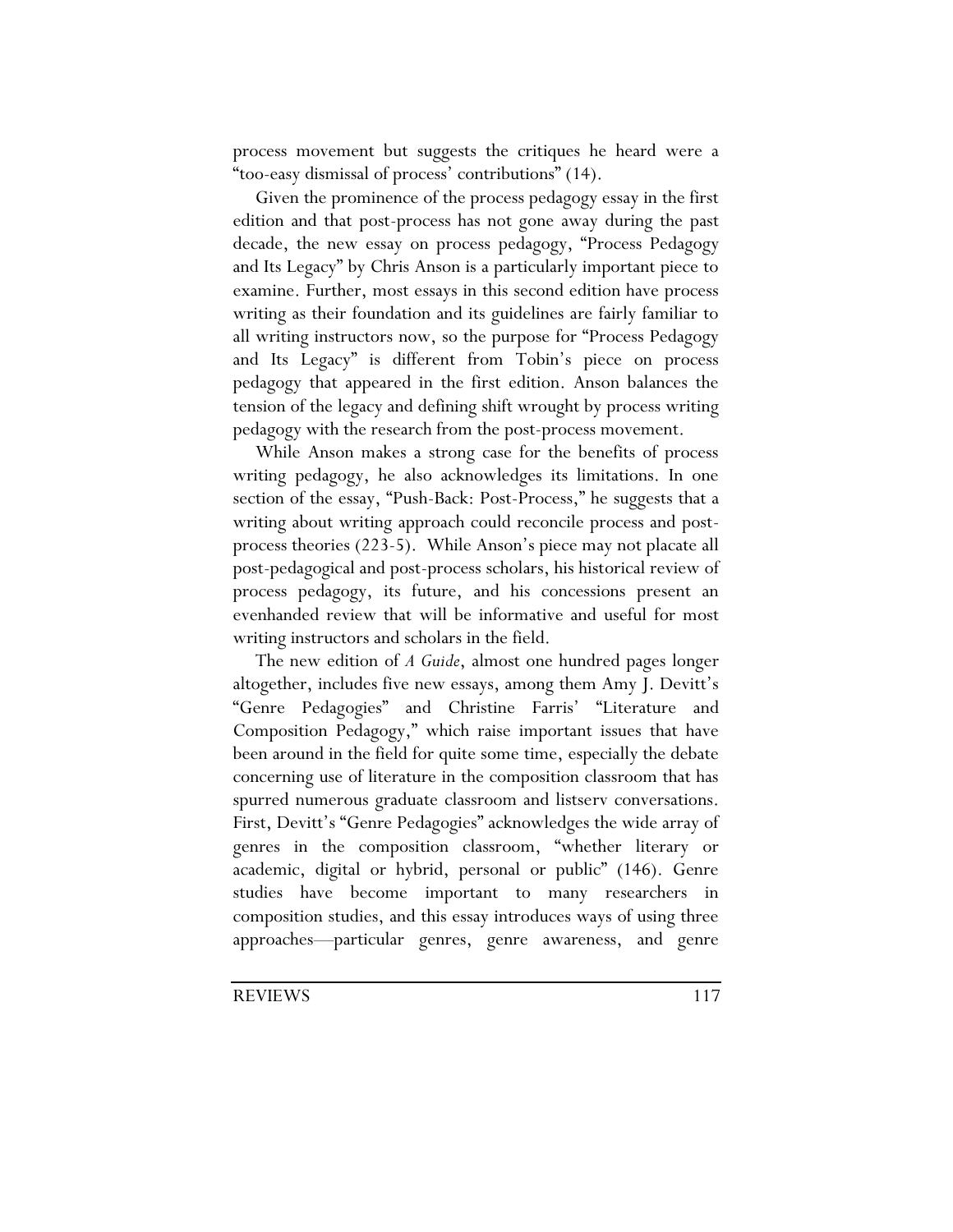critique—to "avoid formulaic writing and enable transfer" in composition courses (159).

The legitimization of genre pedagogies over the last several years allows the editors to also include Christine Farris' "Literature and Composition Pedagogy," which they admit was "deliberately omitted [as a topic] from the first edition" because of its overuse in composition classrooms in previous decades (13). For new graduate students and writing teachers, this essay provides an important argument about viewing literature as one genre of composition in a framework such as the one in "Genre Pedagogies." For seasoned composition scholars and teachers, inclusion of this piece will seem like an afterthought in the conversation surrounding literature in the composition classroom. However, the argument in the essay is important because it takes composition studies out of the composition vs. literature paradigm. As Farris states, "If we cannot narrow the gap between humanists and utilitarians—literacy for life vs. literacy for other disciplines and professions—we can at least offer new terms and foci as we reconsider the purpose of English, writing, and college education" (171). In this short essay, Farris makes an important call to look beyond the false binary so that composition can integrate literature just as it could another area study rather than as a defining (or "defining against") characteristic of the field.

Expressive pedagogy is also given updated treatment in the second edition of *A Guide* in "Expressive Pedagogy: Practice/Theory, Theory/Practice" by Chris Burnham and Rebecca Powell. The revised essay takes on the critiques and critical issues in expressive pedagogy and offers a way to consider it as a heuristic, which is an overarching goal of the new edition to view pedagogies as heuristic rather than algorithmic. While Burnham and Powell acknowledge, "[e]xpressivists share some theoretical grounding with process pedagogy," the emphasis on abolishing theory vs. practice is aligned with much of post-process and post-pedagogy (115). As well, the piece makes a connection to "digital and multimodal pedagogy" by suggesting "practices of expressivism have experienced a revival and revision in digital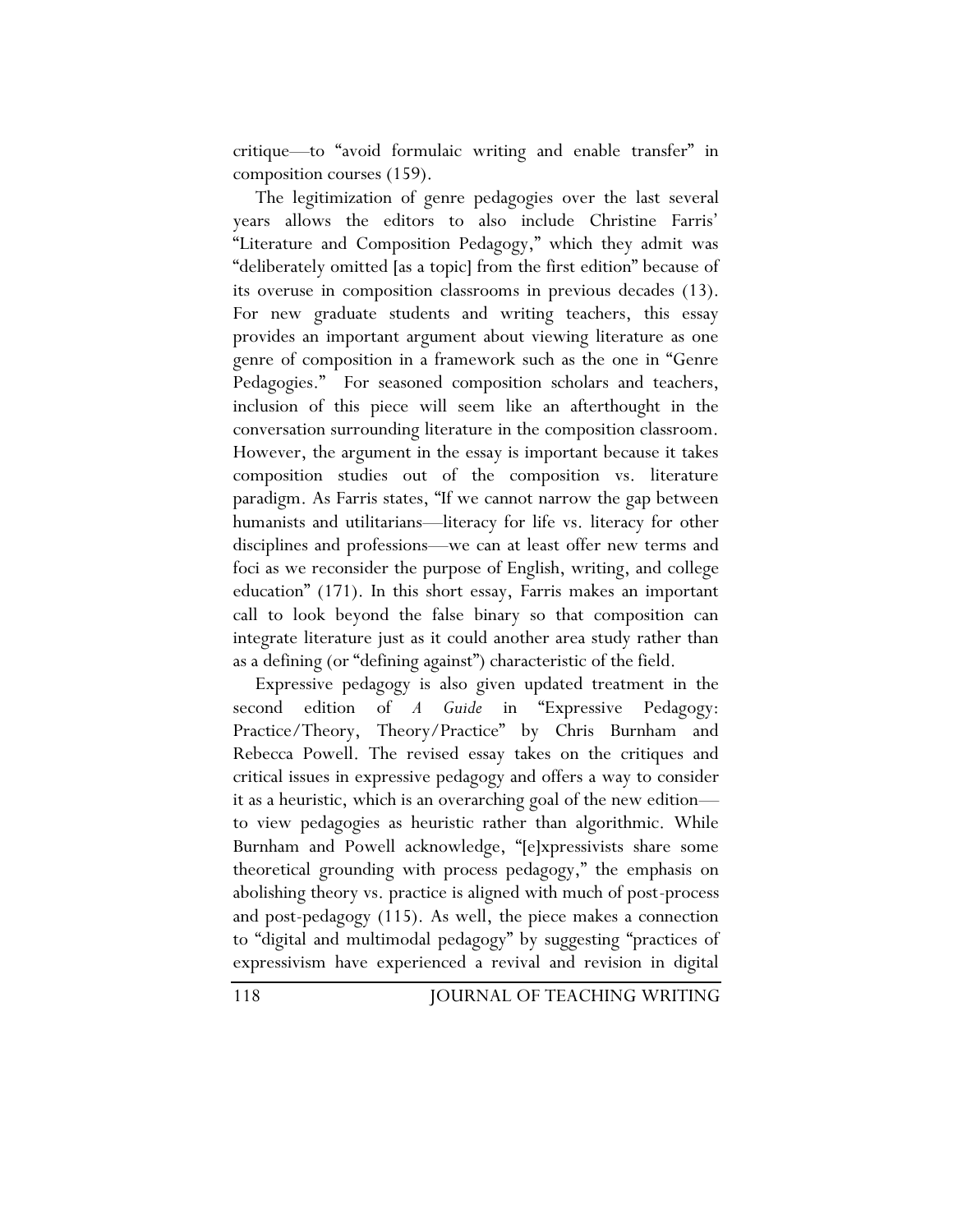spaces" (122). Thus, this revised essay does not simply rehash expressive pedagogy but instead offers important perspective on big ideas in the field today, from process pedagogy, its pushback, and digital and multimodal pedagogy.

The essay that concluded the collection in the first edition of *A Guide*, "Technology and the Teaching of Writing," is of course, no longer sufficient for the technological changes that have occurred during the last decade. This topic is expanded into separate essays: "New Media Pedagogy" and "Fully Online and Hybrid Writing Instruction." Collin Brooke's "New Media Pedagogy" essay may seem innocuous enough for traditional pedagogues at first, but Brooke's citations of University of Florida new media scholar Gregory Ulmer and electracy [and thus implication of post(e) pedagogy] hints at the radically new possibilities in composition studies through digital media. Although it is only referenced briefly, Gregory Ulmer's electracy is a concept that suggests a noetic shift is occurring as we move from literacy to electracy, just as we moved from orality to literacy. By including electracy and post(e)-pedagogy in *A Guide*, the editors maintain the aim of the new collection to balance the latest research within a recognizable pedagogical framework.

The second essay related specifically to technology and writing instruction, "Fully Online and Hybrid Writing Instruction" by Beth Hewett, offers a comprehensive perspective on the subject through the lens of distance education and instructional technology history. The piece also offers numerous practical considerations for online and hybrid writing teachers by discussing time requirements, "literacy load," modality and synchronicity, and technology availability. At the close of the essay, Hewett includes a section on valuable resources related to online writing instruction, and then in her section on the future of online writing instruction importantly emphasizes accessibility, specifically "maximum access," as a critical consideration in the field and in higher education writ large as she suggests (207). This pragmatic piece balances well with the theoretical elements in Brooke's "New Media Pedagogy."

REVIEWS 119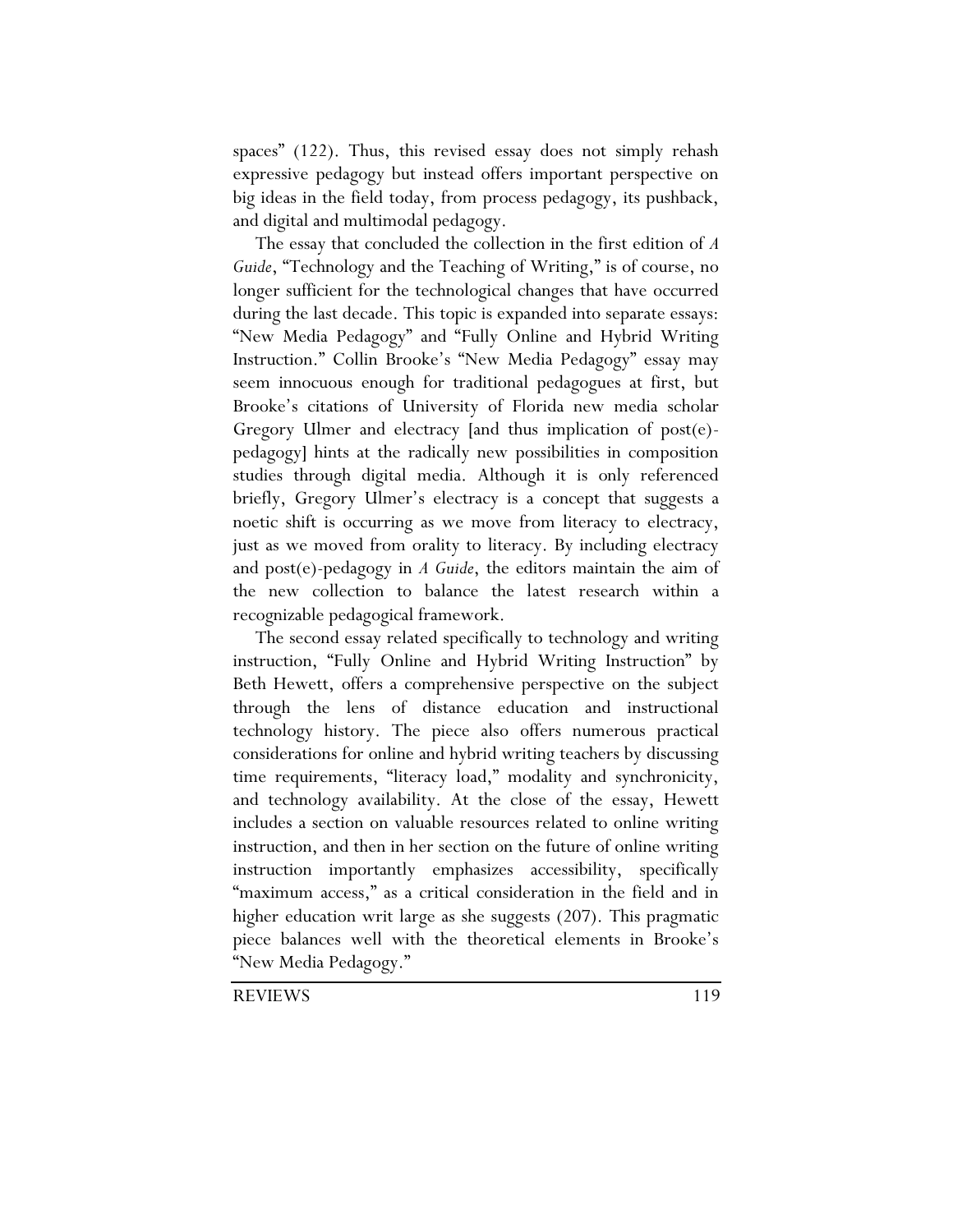One glaring omission that even the editors acknowledge is a piece solely on multimodal composition, which should have been included considering current available research and works such as Jason Palmeri's *Remixing Composition: The History of Multimodal Writing Pedagogy*, among others. Still, the issues of new media and multimodal composition are frequently integrated into essays not directly concerning technology and pedagogy: "Collaborative Writing, Print to Digital" by Krista Kennedy and Rebecca Moore Howard spends much time discussing digital collaboration; "Cultural Studies and Composition" by Diana George, Tim Lockridge, and John Trimbur includes a section on new media, suggesting that "the study of new media and multimodality has pushed [cultural studies] investigations into new directions" (99); and as mentioned, even the essays on genre pedagogy and expressivist pedagogy include sections on digital and multimodal pedagogy. The overall work of the guide could certainly use more emphasis on digital media and multimodal pedagogy to make the edition stay current for more than a few years, but the collection signals a clear sense of its impact on the field of composition nonetheless.

Finally, a new article on "Second Language Writing Pedagogy" by Paul Kei Matsuda and Matthew J. Hammill is also an important addition as it contributes to the conversation concerning students at the academic margins and their instructors. "Second Language Writing Pedagogy" and the updated essay "Basic Writing Pedagogy: Shifting Academic Margins in Hard Times" by Deborah Mutnick and Steve Lamos include the latest pedagogical research and critical approaches to the study of second language and basic writing that are becoming increasingly important in discussions of writing education across the nation. The nuanced discussion of these topics is important for all composition instructors and scholars even if they do not teach ESL, developmental, or remedial courses.

The new edition of *A Guide to Composition Pedagogies* builds on the success of its antecedent, and it lends credibility to the cause of using our own teaching experiences to weave the latest research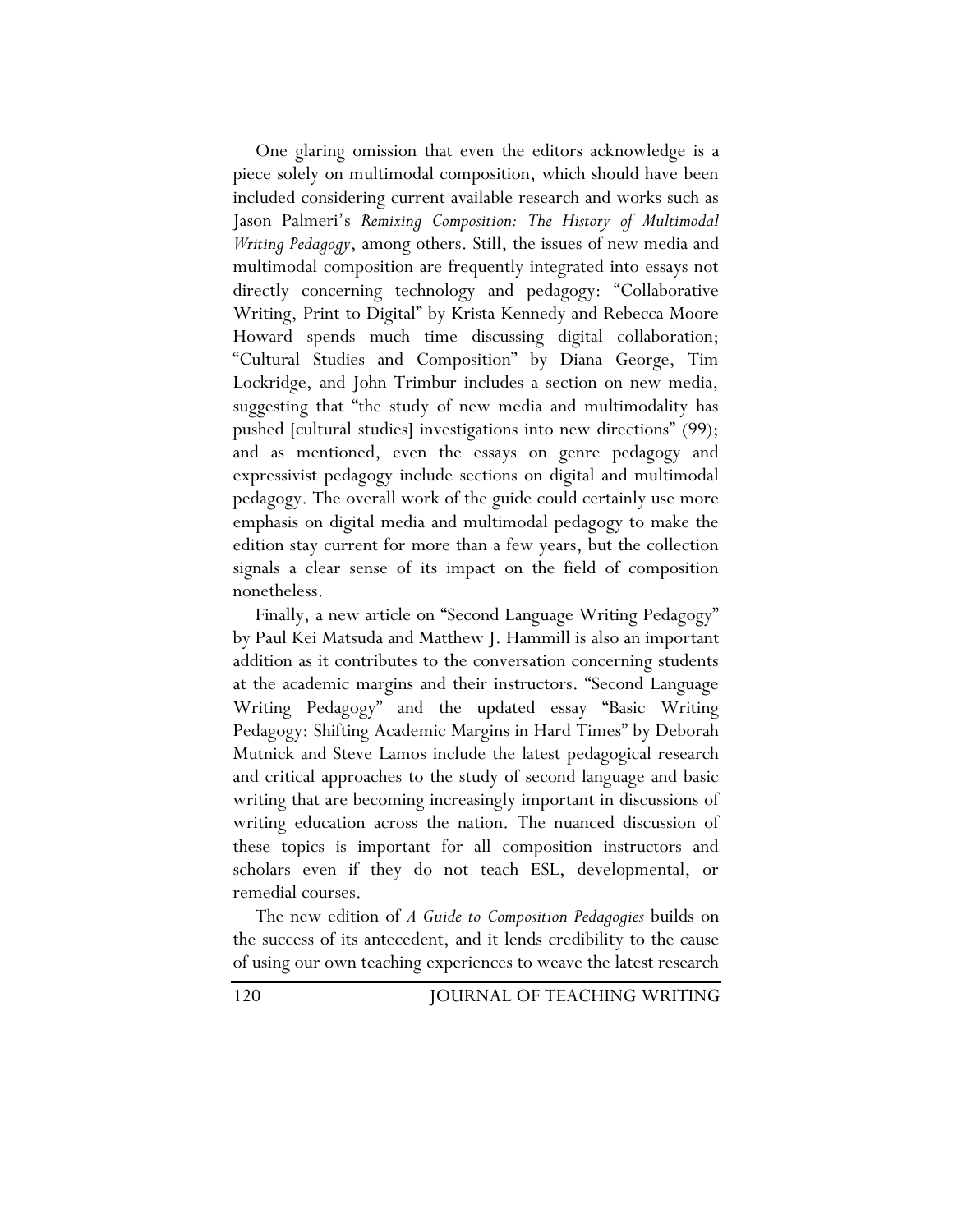into our classrooms—from new media, post-process, and postpedagogy, all of which find their way into these essays. Just as the editors do, teacher-scholars can weave many pedagogical approaches into their classrooms, for as fulfilled promise from its own introduction, the guide should be used as a heuristic and not an algorithm to ensure all students benefit from the instructor's own experiences and the latest pedagogical strategies. This collection enters a completely different kairotic moment than the previous version, and the editors and authors are cognizant of discussions concerning post-pedagogy, post-process, and the importance of new media and methods of composition outside of alphabetic writing. The second edition of *A Guide* offers a breadth of coverage, range of perspectives, and conciseness not found in many texts that help new and seasoned composition teachers and scholars remain current on the climate of composition studies.

## **Work Cited**

Tate, Gary, Amy Rupiper, and Kurt Schick, eds. *A Guide to Composition Pedagogies*. 1st ed. New York: Oxford UP, 2001. Print.

Palmeri, Jason. *Remixing Composition: The History of Multimodal Writing Pedagogy*. CCCC Studies in Writing and Rhetoric. Carbondale: Southern Illinois UP, 2012. Print.